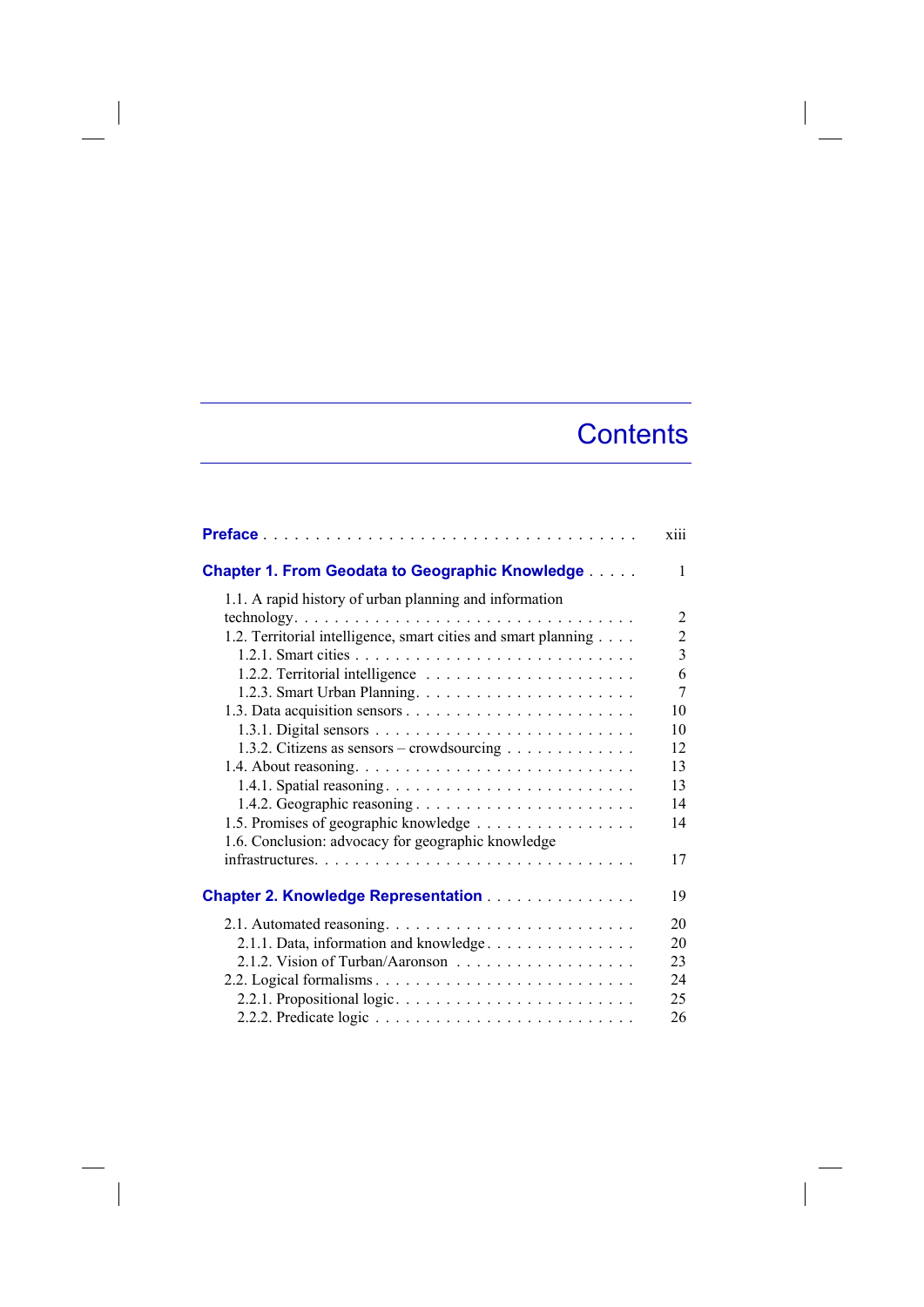## vi Geographic Knowledge Infrastructure

 $\overline{\phantom{a}}$ 

|                                                            | 27 |
|------------------------------------------------------------|----|
|                                                            | 30 |
| 2.2.5. About Lewis Carroll's example                       | 30 |
|                                                            | 32 |
| 2.3. RDF (Resource Description Framework)                  | 32 |
|                                                            | 34 |
|                                                            | 34 |
|                                                            | 34 |
| 2.4.3. Rules and fuzzy logic                               | 35 |
| 2.4.4. From business rules to geographic rules             | 36 |
|                                                            | 36 |
|                                                            | 37 |
|                                                            | 38 |
| 2.7. Conclusion: what is special for geographic knowledge? | 39 |
|                                                            |    |
| <b>Chapter 3. Towards Geographic Knowledge Systems</b>     | 41 |
|                                                            | 41 |
| 3.1.1. About the mathematical visions of the world         | 42 |
| 3.1.2. About geo-objects modeling and storing              | 43 |
| 3.1.3. About data quality and homologies.                  | 44 |
| 3.1.4. About multiple representations                      |    |
|                                                            | 45 |
| 3.1.5. Requirements for geographic knowledge systems       | 45 |
|                                                            | 46 |
| 3.3. Towards the integration of external knowledge         | 50 |
|                                                            | 51 |
|                                                            | 51 |
|                                                            | 54 |
| 3.5. About quality of geographic knowledge bases           | 57 |
|                                                            | 58 |
|                                                            | 59 |
|                                                            | 61 |
|                                                            |    |
| 4.1. About the semantics of geographic objects             | 62 |
|                                                            | 62 |
|                                                            | 63 |
|                                                            | 63 |
|                                                            | 64 |
|                                                            | 65 |
| 4.2.2. Ribbons and taenic transformation                   | 65 |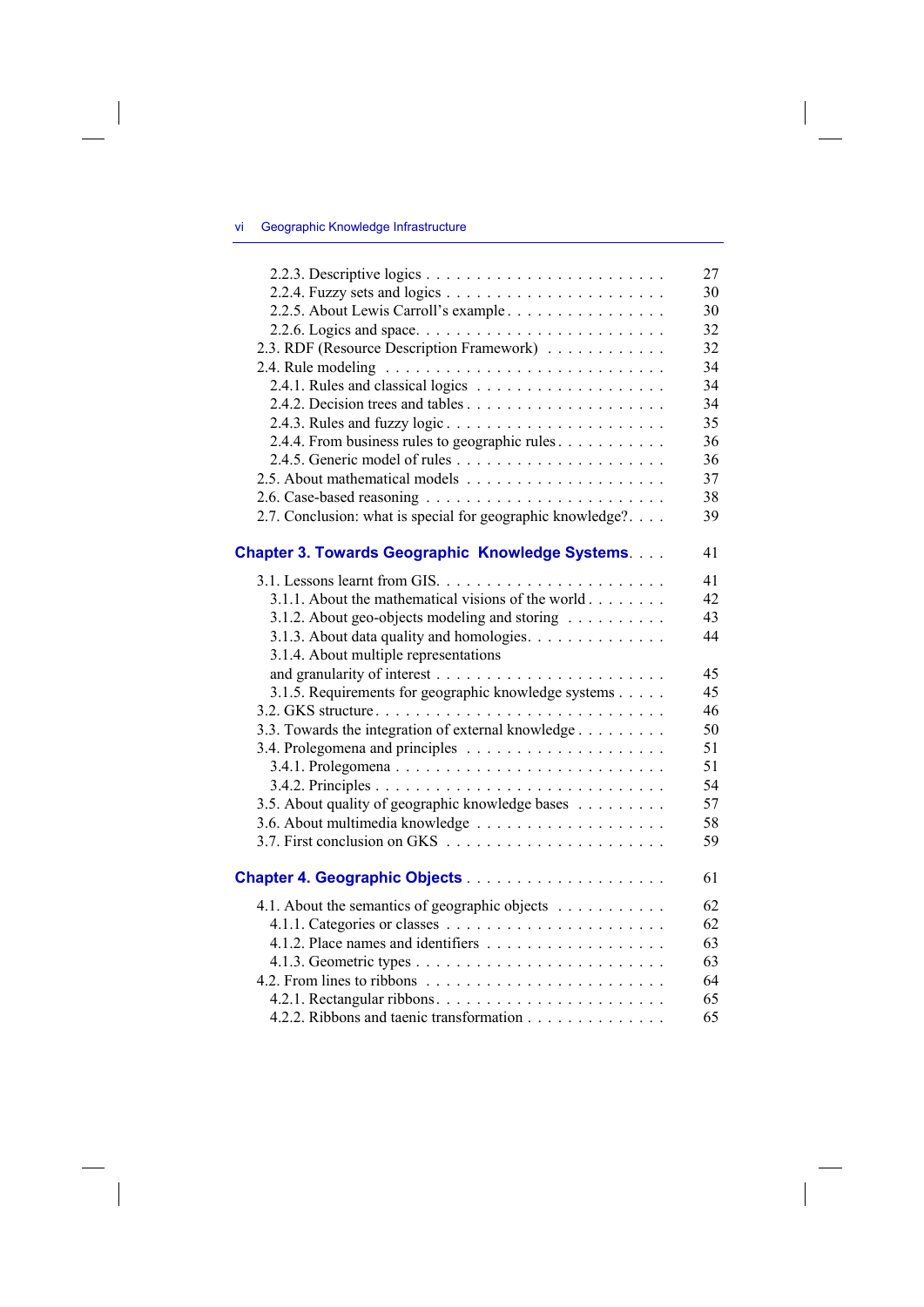$\overline{\phantom{a}}$ 

|                                                              | 67  |
|--------------------------------------------------------------|-----|
| 4.3. Mutation of object geometric types                      | 69  |
| 4.3.1. General process (GRD process)                         | 70  |
| 4.3.2. Rules of visual acuity applied to geographic objects. | 71  |
|                                                              | 72  |
|                                                              | 74  |
|                                                              | 74  |
|                                                              | 75  |
|                                                              | 75  |
|                                                              | 75  |
| 4.7. Quality and geometric homology relations                | 77  |
|                                                              | 78  |
|                                                              | 78  |
|                                                              | 80  |
| 4.9. Final remarks concerning geographic objects             | 80  |
|                                                              |     |
|                                                              | 83  |
|                                                              | 84  |
| 5.1.1. Minimum bounding rectangle                            | 84  |
|                                                              | 84  |
|                                                              | 86  |
| 5.1.4. Union, intersection and difference                    | 86  |
| 5.1.5. Convex hull                                           | 88  |
|                                                              | 89  |
|                                                              | 90  |
| 5.2.2. Projective and other spatial relations                | 93  |
|                                                              | 94  |
| 5.3. Characteristics of spherical spatial relations          | 95  |
|                                                              | 95  |
| 5.3.2. Projective relations for areas                        | 96  |
|                                                              | 98  |
| 5.4.1. Other binary topological relations.                   | 99  |
| 5.4.2. Relations between urban features and places           | 99  |
|                                                              | 99  |
| 5.5.1. Simple operations and relations                       | 100 |
|                                                              | 102 |
| 5.5.3. 3D Relations between ribbons                          | 102 |
|                                                              | 102 |
| 5.6. Mutation of topological relations                       |     |
| according to the granularity of interest                     | 104 |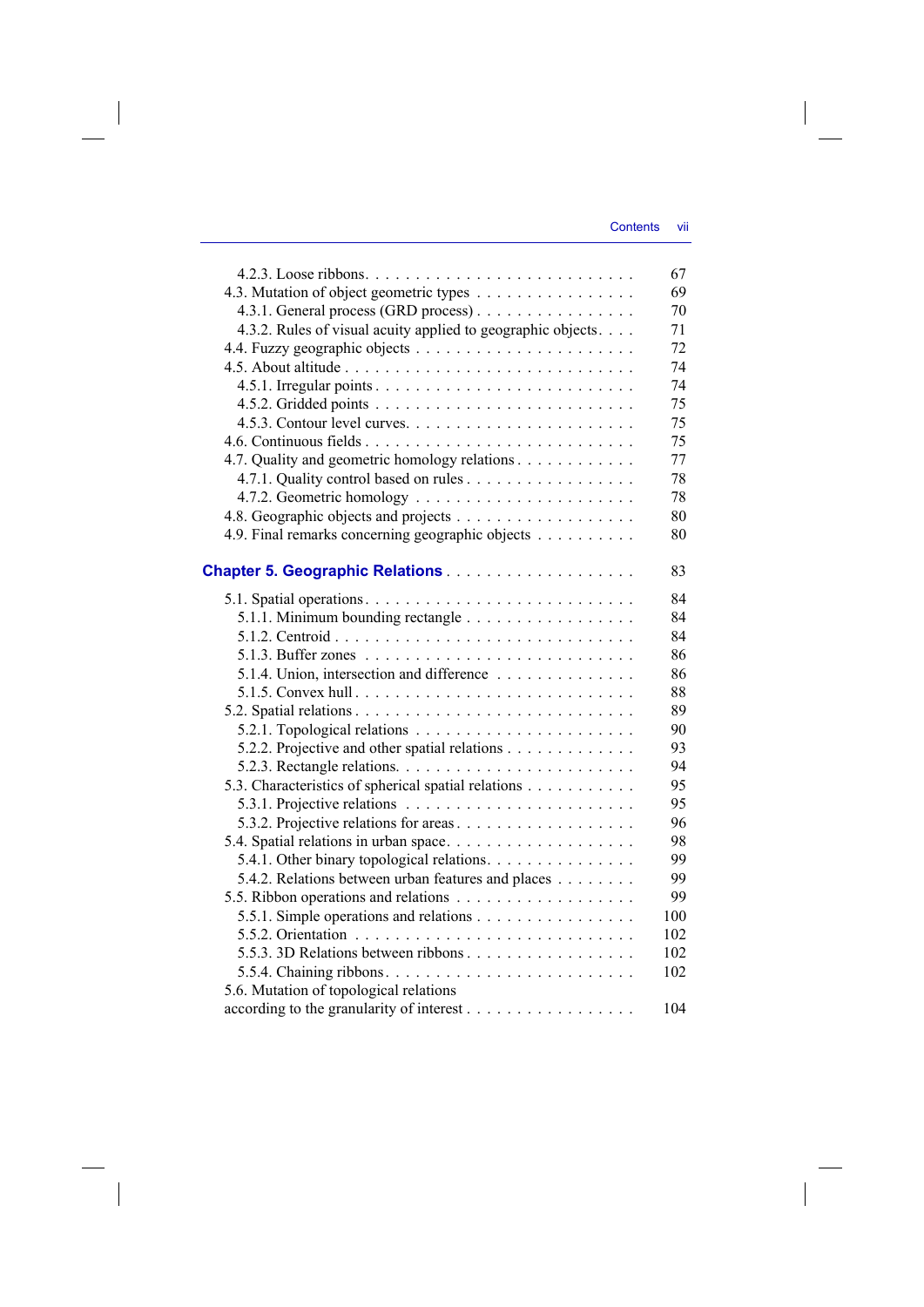## viii Geographic Knowledge Infrastructure

 $\overline{\phantom{a}}$ 

 $\begin{array}{c} \hline \end{array}$ 

| 5.6.1. Example of topological mutation                         |     |
|----------------------------------------------------------------|-----|
|                                                                | 105 |
| 5.6.2. Mutation table of Egenhofer relations                   | 107 |
|                                                                | 107 |
|                                                                | 108 |
| 5.8. Conclusion regarding geographic relations                 | 109 |
|                                                                | 111 |
|                                                                | 112 |
|                                                                | 113 |
|                                                                | 114 |
|                                                                | 115 |
|                                                                | 115 |
|                                                                | 116 |
|                                                                | 118 |
|                                                                | 119 |
| 6.2.7. Conventional ontologies applied to geography            | 122 |
| 6.3. Towntology: ontologies for urban planning                 | 124 |
| 6.3.1. Genesis and objectives of the towntology project        | 124 |
| 6.3.2. Lessons learnt from the towntology project.             | 127 |
| 6.4. Characteristics of geographic ontologies                  | 128 |
| 6.4.1. Space representation and management.                    | 129 |
|                                                                | 130 |
|                                                                | 132 |
|                                                                | 134 |
| 6.7. Conclusion and challenges regarding geographic ontologies | 135 |
| <b>Chapter 7. Complex Geographic Objects and Structures</b>    | 139 |
|                                                                | 139 |
|                                                                | 141 |
|                                                                | 143 |
|                                                                | 145 |
|                                                                | 145 |
| 7.4. Shape grammars and applications                           |     |
|                                                                | 147 |
| 7.4.1. Introduction to shape grammars.                         | 148 |
| 7.4.2. Applications to landscape and town planning             | 152 |
| 7.5. Complex geographic objects and their relations.           | 155 |
|                                                                | 156 |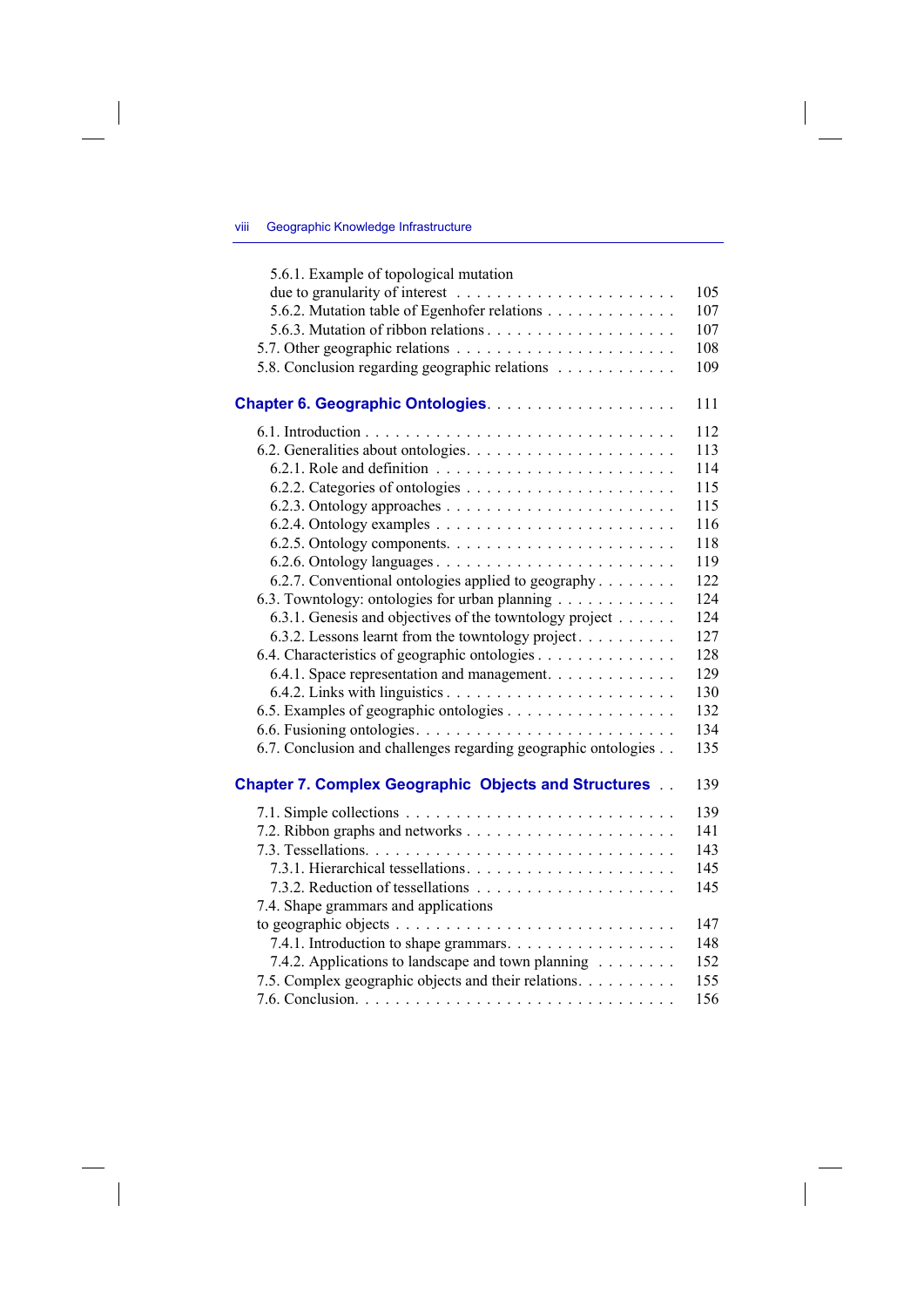$\overline{\phantom{a}}$ 

| <b>Chapter 8. Gazetteers and Multilingualism</b>          | 157 |
|-----------------------------------------------------------|-----|
|                                                           | 158 |
|                                                           | 163 |
|                                                           | 163 |
| 8.2.2. Gazetteer as an index for a map (street directory) | 164 |
| 8.2.3. Gazetteer for a local post-office                  | 164 |
|                                                           | 164 |
| 8.2.5. Gazetteer for the history of a place               | 165 |
| 8.2.6. Gazetteer covering several countries               | 165 |
|                                                           | 165 |
|                                                           | 166 |
| 8.3.2. GeoSPARQL                                          | 167 |
|                                                           | 170 |
|                                                           | 171 |
| 8.4. Inference rules for matching geographic              |     |
| ontologies and gazetteers in different languages          | 172 |
|                                                           | 172 |
| 8.4.2. Homology relation for toponyms                     | 173 |
| 8.4.3. About exonyms and endonyms                         | 174 |
| 8.4.4. Matching two geographic                            |     |
| ontologies each in different languages                    | 176 |
| 8.4.5. Homologous geographic objects                      | 176 |
| 8.5. Enriching geographic knowledge bases by rules        | 176 |
|                                                           | 177 |
| 8.5.2. From homologous geometry to homologous objects.    | 178 |
|                                                           | 179 |
|                                                           | 181 |
|                                                           |     |
| <b>Chapter 9. Geographic Knowledge</b>                    |     |
|                                                           | 183 |
|                                                           | 185 |
|                                                           | 185 |
| 9.1.2. Association rules in non-spatial databases.        | 186 |
|                                                           | 189 |
|                                                           | 190 |
| 9.2.2. Association rules extracted                        |     |
|                                                           | 192 |

 $\overline{\phantom{a}}$ 

 $\overline{\phantom{a}}$ 

9.3. Conclusion . . . . . . . . . . . . . . . . . . . . . . . . . . . . . . . 193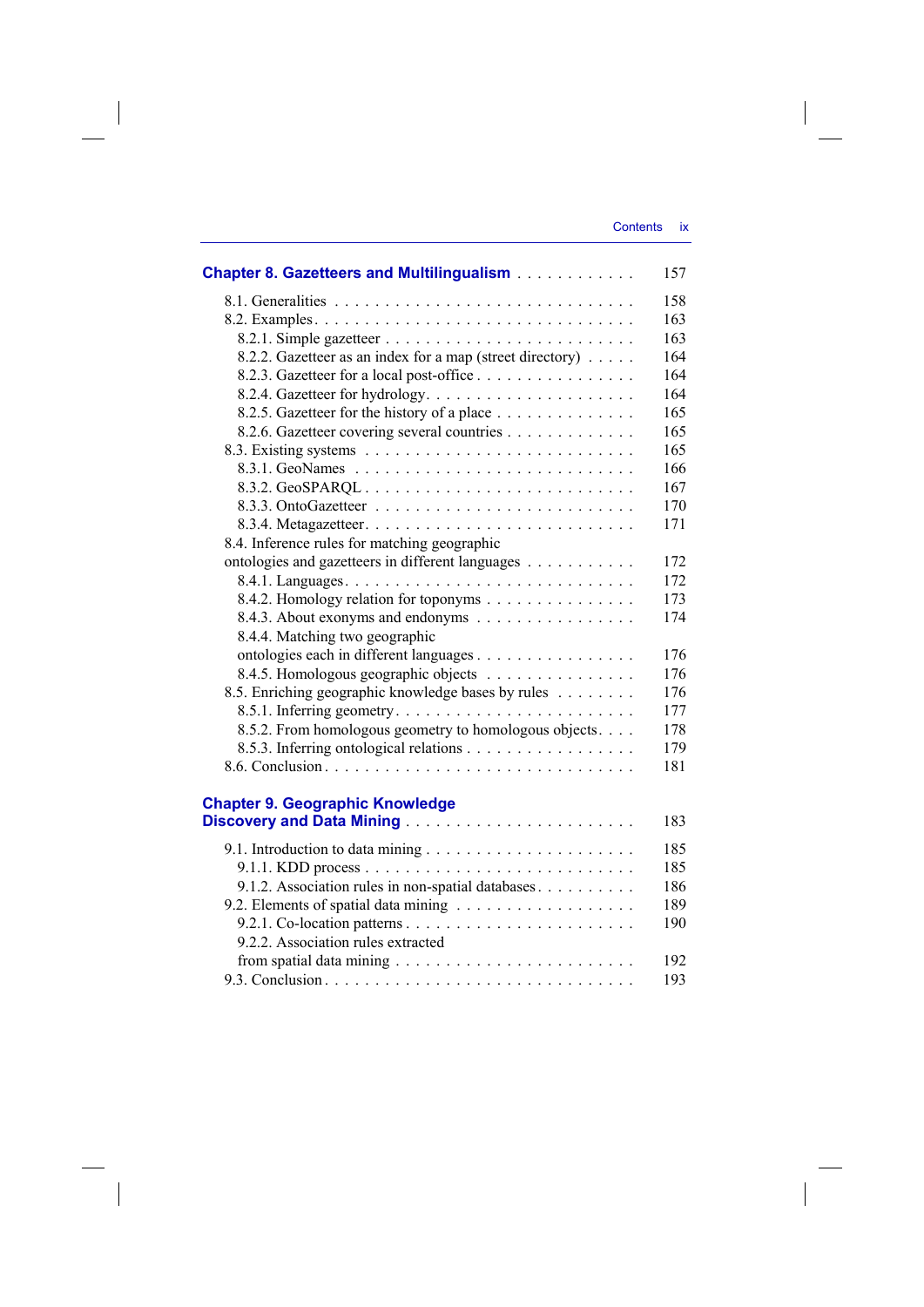## x Geographic Knowledge Infrastructure

 $\overline{\phantom{a}}$ 

| Chapter 10. Geographic Applicative Rules                                  | 195 |
|---------------------------------------------------------------------------|-----|
| 10.1. About rules in information technology                               | 196 |
| 10.2. Introductory example regarding street naming.                       | 200 |
| 10.3. Geographic knowledge and reasoning.                                 | 201 |
|                                                                           | 201 |
| 10.3.2. Geographic knowledge bases                                        | 203 |
| 10.4. Study of the semantics of the geographic rules                      | 203 |
|                                                                           | 204 |
|                                                                           | 206 |
|                                                                           | 211 |
|                                                                           | 211 |
| 10.4.5. Rules and logics of stakeholders.                                 | 212 |
|                                                                           | 213 |
| 10.5. Toward applicative geographic rules modeling                        | 213 |
|                                                                           | 213 |
| 10.5.2. Outline of a model                                                | 219 |
|                                                                           | 220 |
| 10.5.4. Requirements for a rule language                                  | 220 |
| 10.6. Conclusion about applicative geographic rules                       | 221 |
| <b>Chapter 11. Geovisualization and Chorems</b>                           | 223 |
|                                                                           | 224 |
| 11.2. From vision analytics to geovisualization.                          | 227 |
| 11.2.1. Visual analytics - recommendations                                | 227 |
| 11.2.2. Definition of geovisualization                                    | 229 |
|                                                                           | 230 |
| 11.2.4. Examples in geovisualization                                      | 231 |
| 11.2.5. How to lie with maps? $\ldots \ldots \ldots \ldots \ldots \ldots$ | 232 |
|                                                                           | 234 |
|                                                                           | 235 |
|                                                                           | 237 |
| 11.3.2. Approaches, manual versus automatic?                              | 239 |
| 11.3.3. Chorems as a new way to access                                    |     |
| geographic databases and knowledge bases                                  | 242 |
| 11.3.4. Final remarks regarding chorems                                   | 245 |
|                                                                           | 245 |
|                                                                           | 246 |